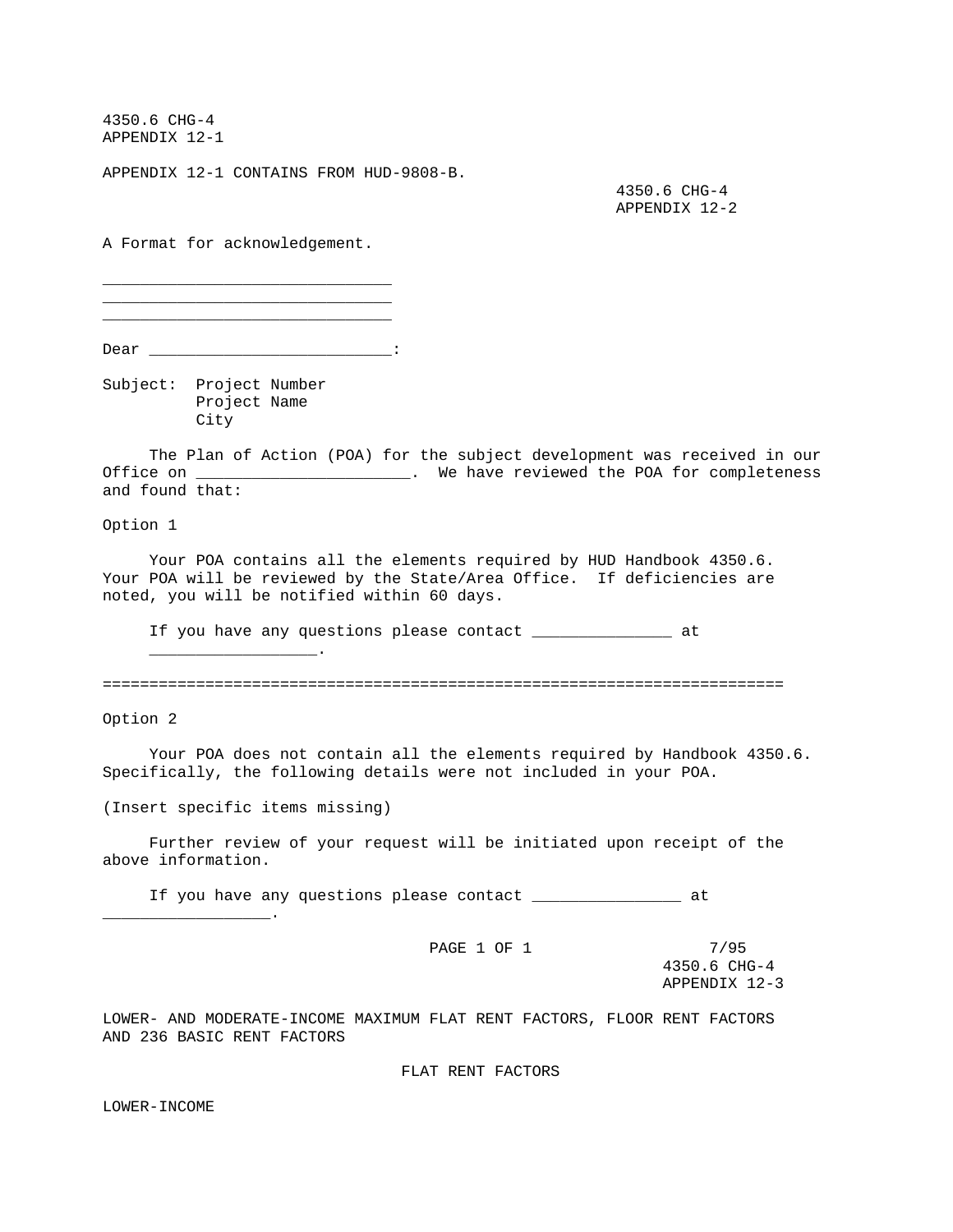| Income Bracket 2BR Size       |                              |              | Rent Factor        |                                                                                         |  |  |
|-------------------------------|------------------------------|--------------|--------------------|-----------------------------------------------------------------------------------------|--|--|
|                               | Studio                       |              | 0.009625           |                                                                                         |  |  |
|                               | 1                            |              | 0.0103125          |                                                                                         |  |  |
| $51 - 60$ $$$                 | 2                            |              | 0.012375           |                                                                                         |  |  |
| (of area median)              | 3                            |              | 0.01417968         |                                                                                         |  |  |
|                               | 4                            |              | 0.01546875         |                                                                                         |  |  |
|                               | 5                            |              | 0.01676            |                                                                                         |  |  |
|                               |                              |              |                    |                                                                                         |  |  |
|                               |                              |              |                    |                                                                                         |  |  |
|                               | Studio                       |              | 0.011375           |                                                                                         |  |  |
|                               | 1                            |              | 0.0121875          |                                                                                         |  |  |
| $61 - 70$                     | 2                            |              | 0.014625           |                                                                                         |  |  |
|                               | 3                            |              | 0.01675781         |                                                                                         |  |  |
|                               | 4                            |              | 0.01828125         |                                                                                         |  |  |
|                               | 5                            |              | 0.01980            |                                                                                         |  |  |
|                               |                              |              |                    |                                                                                         |  |  |
|                               | Studio                       |              | 0.013125           |                                                                                         |  |  |
|                               | $\mathbf 1$                  |              | 0.0140625          |                                                                                         |  |  |
| $71 - 80$                     | 2                            |              | 0.016875           |                                                                                         |  |  |
|                               | 3                            |              | 0.01933593         |                                                                                         |  |  |
|                               | 4                            |              | 0.02109375         |                                                                                         |  |  |
|                               | 5                            |              | 0.02285            |                                                                                         |  |  |
| ***************************** |                              |              |                    |                                                                                         |  |  |
| MODERATE-INCOME               |                              |              |                    |                                                                                         |  |  |
|                               | Studio                       |              | 0.0154             |                                                                                         |  |  |
|                               |                              |              |                    |                                                                                         |  |  |
|                               | 1                            |              | 0.0165             |                                                                                         |  |  |
| $81 - 95$                     | 2                            |              | 0.0198             |                                                                                         |  |  |
|                               | 3                            |              | 0.0226875          |                                                                                         |  |  |
|                               | 4                            |              | 0.02475            |                                                                                         |  |  |
|                               | 5                            |              | 0.0268125          |                                                                                         |  |  |
|                               |                              |              |                    |                                                                                         |  |  |
|                               |                              |              | FLOOR RENT FACTORS |                                                                                         |  |  |
|                               | Studio                       |              | 0.00875            |                                                                                         |  |  |
|                               | 1                            |              | 0.009375           |                                                                                         |  |  |
| $0 - 50$ $\frac{1}{2}$        | 2                            |              | 0.01125            |                                                                                         |  |  |
|                               | 3                            |              | 0.01289067         |                                                                                         |  |  |
|                               | 4                            |              | 0.0140625          |                                                                                         |  |  |
|                               | 5                            |              | 0.1523437          |                                                                                         |  |  |
|                               |                              |              |                    |                                                                                         |  |  |
|                               |                              | PAGE 1 OF 3  |                    |                                                                                         |  |  |
|                               |                              |              |                    | 7/95                                                                                    |  |  |
| 4350.6 CHG-4<br>APPENDIX 12-3 |                              |              |                    |                                                                                         |  |  |
|                               |                              |              |                    |                                                                                         |  |  |
|                               |                              |              |                    | SECTION 236 "BASIC RENT" FACTORS FOR PROJECTS<br>APPROVED FOR SURPLUS CASH DISTRIBUTION |  |  |
| BR SIZE                       |                              | LOWER-INCOME |                    | MODERATE-INCOME                                                                         |  |  |
| Studio                        |                              | 0.013125     |                    | 0.01575                                                                                 |  |  |
| 1                             |                              | 0.0140625    |                    | 0.016875                                                                                |  |  |
| $\overline{a}$                | 0.016875                     |              |                    |                                                                                         |  |  |
| 3                             |                              |              |                    | 0.02025                                                                                 |  |  |
|                               |                              | 0.01933593   |                    | 0.02320313                                                                              |  |  |
|                               | $\overline{4}$<br>0.02109375 |              |                    | 0.0253125                                                                               |  |  |
| $5+$                          |                              | 0.02285      |                    | 0.02742                                                                                 |  |  |